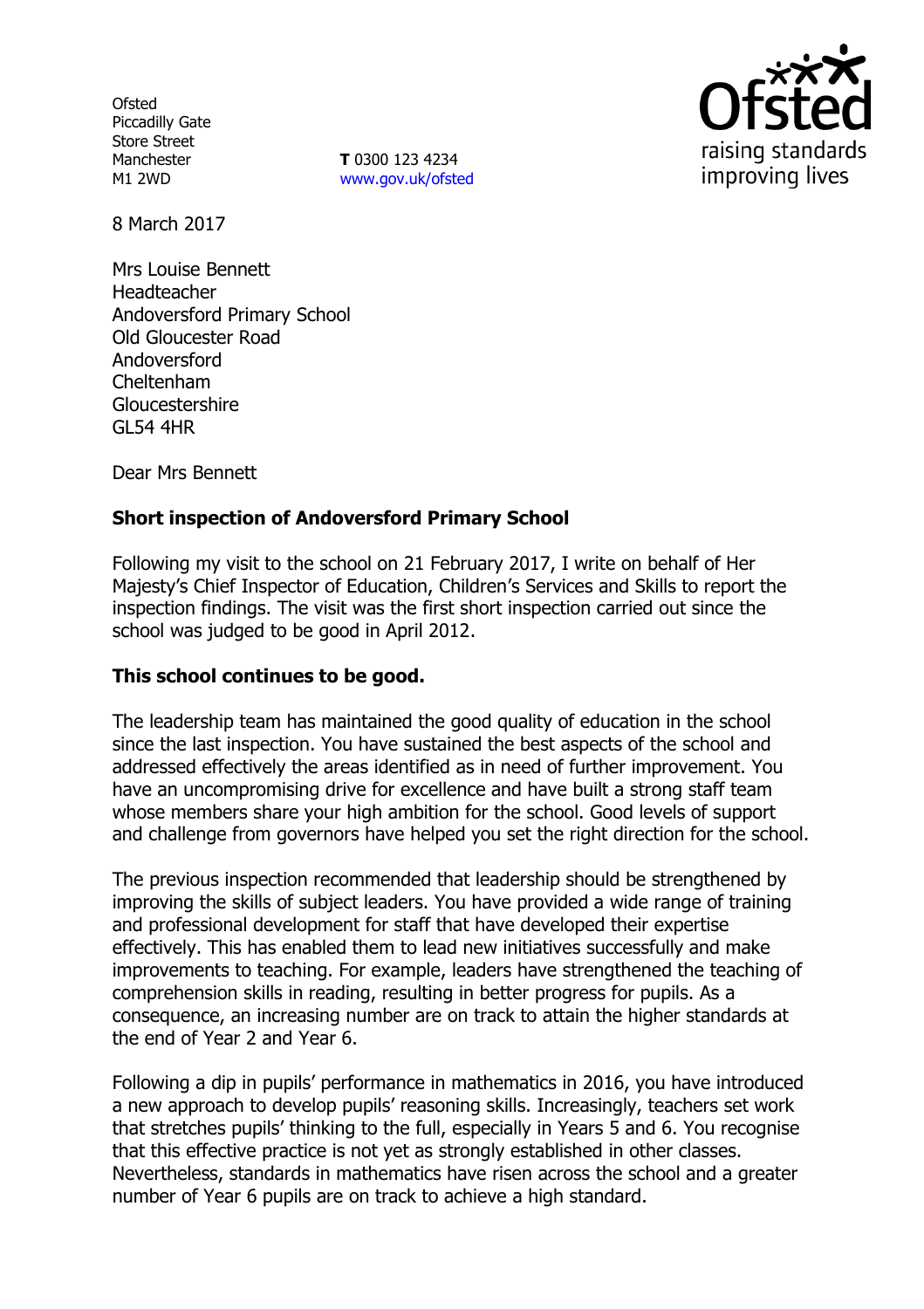

You have a strong commitment to ensuring that all pupils achieve well and this is reflected in the precise way you track their progress. You identified that some disadvantaged pupils did not achieve as well as others in school and you put welltargeted strategies in place to ensure that they catch up quickly. You have taken appropriate steps to ensure that pupils who have special educational needs and/or disabilities are well supported by your skilful staff team. As a result, they are making good progress and are included fully in school life.

The school has a welcoming ethos with vibrant displays celebrating pupils' achievements across a range of subjects. It is very much at the heart of the community. This is what appeals to parents who comment that the school has a 'real family atmosphere' where pupils are valued as individuals and care for each other. Leaders take pride in the fact that this is a small school with high aspirations for all pupils to be the best they can.

## **Safeguarding is effective.**

You and your governors have ensured that all safeguarding arrangements are fit for purpose and records are detailed and of high quality. You are extremely meticulous in your checks to ensure that systems to keep pupils safe are effective. Staff and governors are trained thoroughly in the most up-to-date safeguarding procedures. Leaders understand how to recruit staff safely and they follow statutory guidelines diligently. Events such as the recent internet safety training make sure that pupils are well prepared to face risks in society. Staff are quick to identify and sort out any concerns about pupils. As a result, pupils say that they feel happy and secure in school and this view is supported by parents.

Pupils' attendance is above the national average and punctuality is good because pupils like school and are keen to attend. Leaders work effectively with other professionals, such as the parent support worker, to help families sort out any worries and promote regular attendance. The close working relationship with a specialist children's counsellor contributes strongly to the good welfare and safety provided by the school.

# **Inspection findings**

- During the inspection, I met with you to discuss the school's progress since the previous inspection. We agreed the following lines of enquiry: how well reading skills are taught, how successfully leaders are developing reasoning skills in mathematics, the progress made by pupils who have special educational needs and/or disabilities and disadvantaged pupils, and how well the school keeps pupils safe.
- You have ensured that reading skills are taught systematically across the school. Extensive training has enabled teachers and teaching assistants to become skilful in developing pupils' deeper understanding of their reading. Pupils demonstrate fluent reading with clear understanding and talk knowledgeably about their reading across a range of literature. Initiatives such as the 'home reading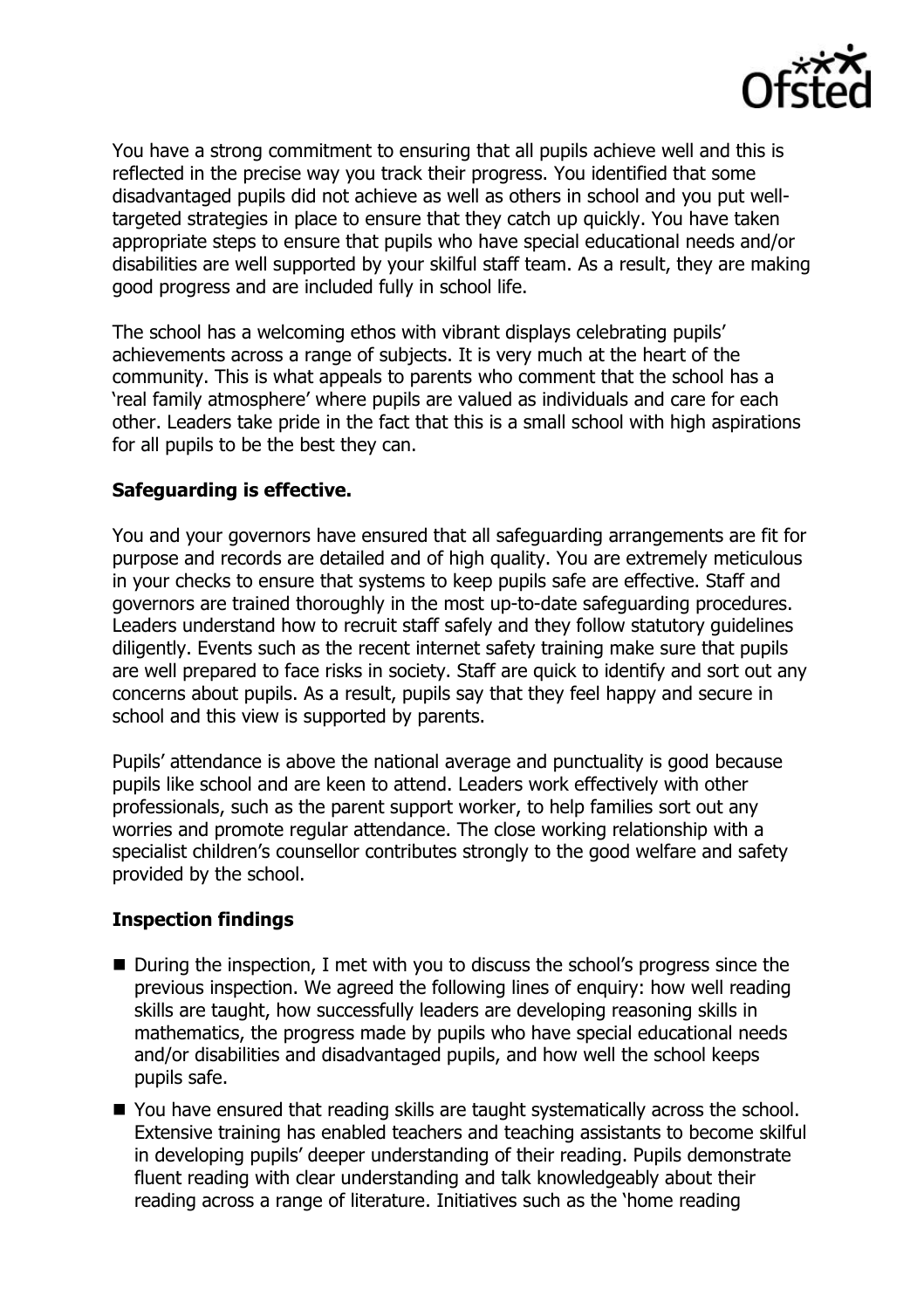

challenge' successfully promote regular reading for pleasure. As a consequence, most pupils are making rapid progress and the most able are on track to achieve beyond the expected standards for their age.

- Last year you were disappointed with the results of the most able pupils in mathematics. Leaders wasted no time in implementing a new teaching approach of 'discovery, developing and deepening' to introduce higher levels of challenge. Teachers organise their teaching precisely to meet pupils' needs and fluency in calculation is developing well. On the whole, they move the learning on quickly enough for the most able pupils to extend their thinking. For example, Year 6 pupils were observed using their reasoning skills to good effect to solve problems in geometry when working out the size of angles in different types of triangles. During my visit, we also looked at a range of pupils' work and agreed that the most able Year 6 pupils are on track to achieve a high standard. However, leaders recognise that the new approach is not fully embedded in day-to-day teaching in all classes to develop pupils' reasoning skills and mastery of mathematics.
- You closely monitor the learning and progress of disadvantaged pupils. You have ensured that the work teachers plan matches the needs of these pupils. This has helped them to catch up quickly with their peers. You know exactly where any differences in their attainment remain and are taking effective action to enable them to make the best possible progress. Well-trained staff demonstrate good skills in providing the right levels of support and challenge when working with pupils who have special educational needs and/or disabilities. You involve parents well in their children's learning and, as a result, these pupils are increasingly successful both in their academic progress and their personal development.
- **Pupils like coming to school and talk enthusiastically about their learning** experiences such as meeting 'real' authors at the Cheltenham Literature Festival who inspired their writing. They appreciate the kindness shown to them by staff and this is reflected in their good behaviour and their helpfulness towards others.

# **Next steps for the school**

Leaders and those responsible for governance should ensure that:

- pupils continue to develop their mathematical reasoning skills, enabling them to solve more complex problems
- $\blacksquare$  the school continues to overcome any remaining shortfall in pupils' achievement, especially among disadvantaged pupils.

I am copying this letter to the chair of the governing body, the regional schools commissioner and the director of children's services for Gloucestershire. This letter will be published on the Ofsted website.

Yours sincerely

Sandra Woodman **Ofsted Inspector**